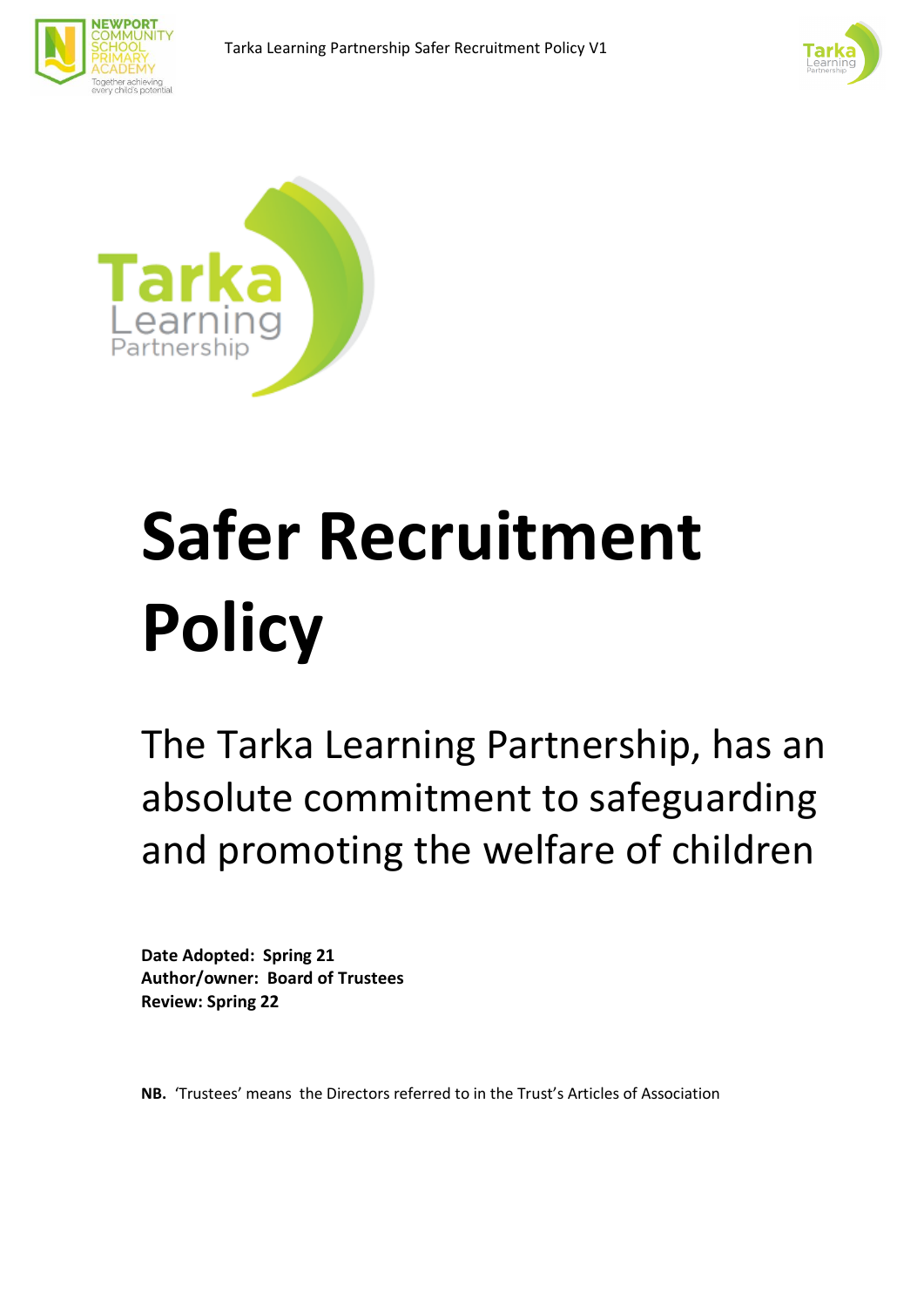# <span id="page-1-0"></span>**History of most recent policy changes**

| <b>Version</b> | <b>Date</b>      | Page | <b>Change</b>                                                                                                        | Origin of Change e.g. TU<br>request, Change in legislation                                   |
|----------------|------------------|------|----------------------------------------------------------------------------------------------------------------------|----------------------------------------------------------------------------------------------|
| V1.0           | November<br>2020 |      | New policy introduced for<br>the Tarka Learning<br>Partnership Central Trust<br>Team and Schools within<br>the Trust | Requirement for central policy to<br>strengthen and harmonise safer<br>recruitment practices |
|                |                  |      |                                                                                                                      |                                                                                              |
|                |                  |      |                                                                                                                      |                                                                                              |
|                |                  |      |                                                                                                                      |                                                                                              |
|                |                  |      |                                                                                                                      |                                                                                              |
|                |                  |      |                                                                                                                      |                                                                                              |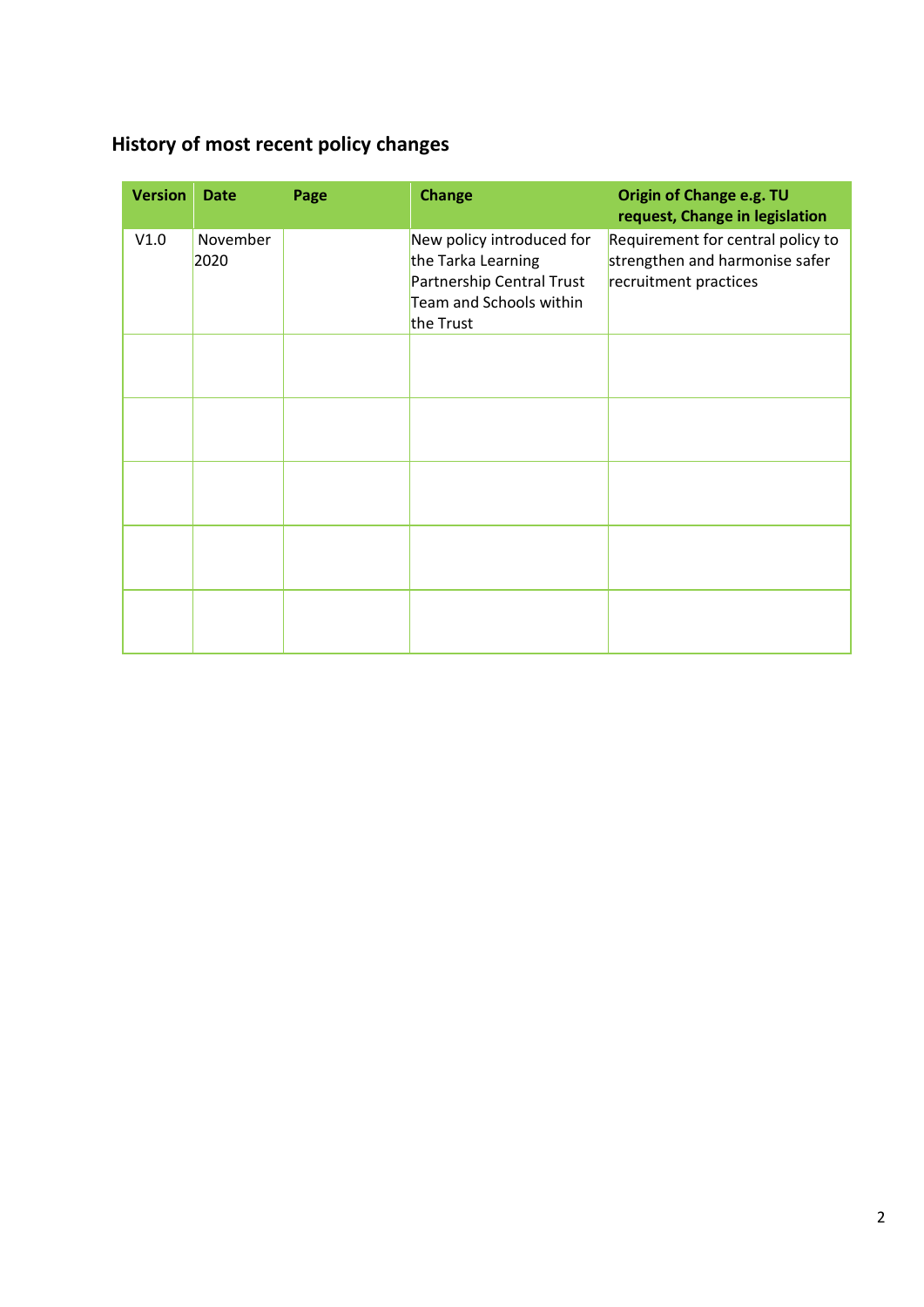# **Table of Contents**

| 1.0 |                                                                         |  |
|-----|-------------------------------------------------------------------------|--|
| 2.0 |                                                                         |  |
| 3.0 |                                                                         |  |
| 4.0 |                                                                         |  |
| 5.0 |                                                                         |  |
| 6.0 |                                                                         |  |
| 7.0 |                                                                         |  |
| 8.0 |                                                                         |  |
| 9.0 | CONDITIONAL OFFERS OF EMPLOYMENT/ENGAGEMENT AND PRE-EMPLOYMENT CHECKS10 |  |
|     |                                                                         |  |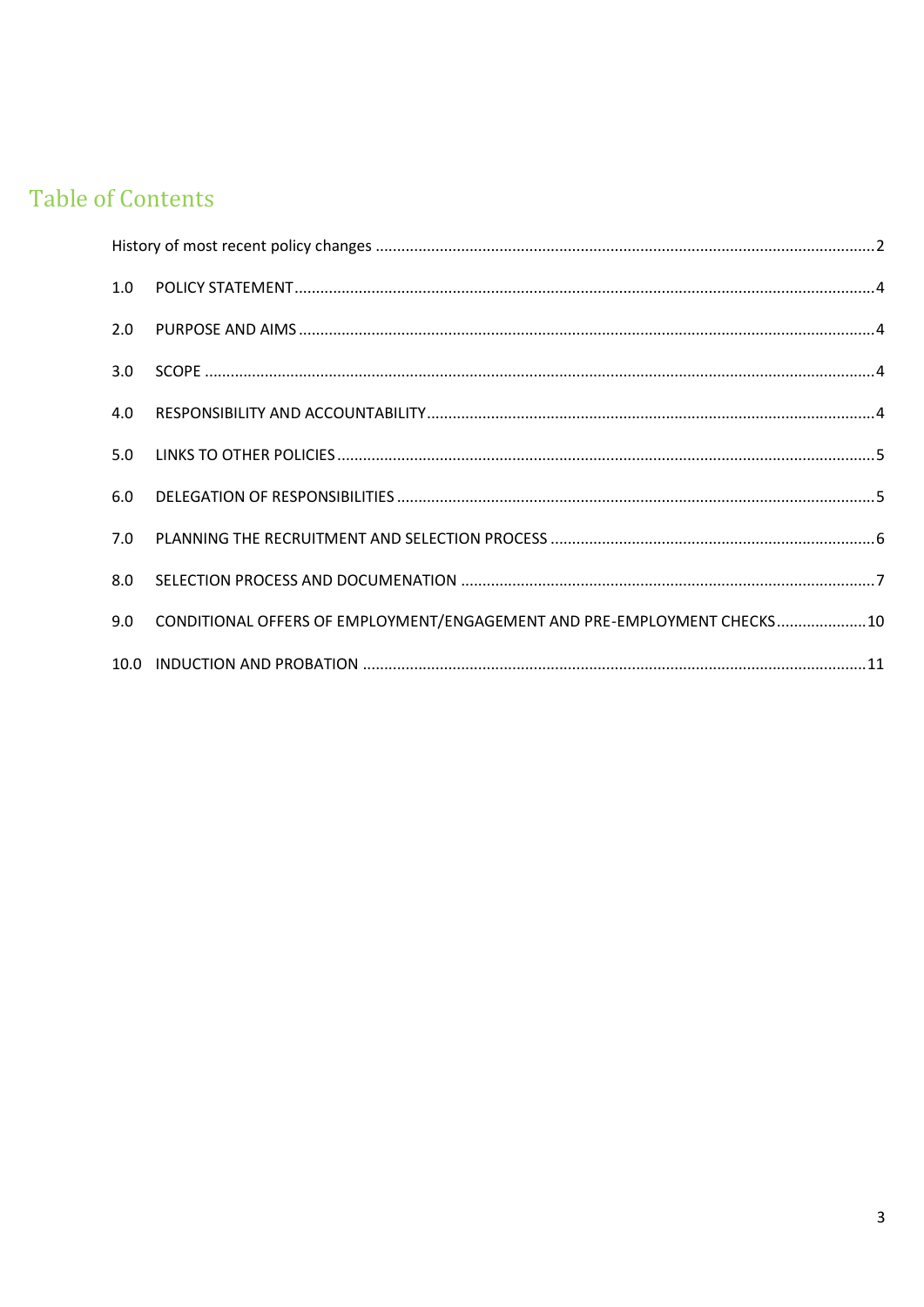#### <span id="page-3-0"></span>**1.0 Policy Statement**

#### **1.1 Safeguarding**

All schools within the Tarka Learning Partnership are required to implement robust and consistent safer recruitment and selection practices, to ensure that individuals who are not suitable to work with our pupils are denied the opportunity to do so. Trustees and every Trust school share a commitment to safeguarding and promoting the welfare of children and young people, and it is recognised that every individual is responsible for realising this commitment.

Each school's Safer Recruitment and selection practices are reviewed by the Trust alongside the School's Designated Safeguarding Lead, and any actions required are reported to the Trust and the relevant Governing Body. All staff involved in recruitment and selection processes are fully trained to fulfil their responsibilities.

#### **1.2 Equality**

Alongside our commitment to safeguarding we are committed to equality of opportunity, and value diversity and the different contributions that the people who are part of our staff team are able to make. All staff will be selected on the basis of their knowledge, experience, skills, abilities and potential, and will be chosen because they will successfully and positively add value, raise standards and bring the Tarka Learning Partnership's values to life.

Our safer recruitment and selection practices will be fair and implemented with due regard to the Equality Duty; they will contribute to engaging a staff team that reflects the diversity of the communities we serve.

#### <span id="page-3-1"></span>**2.0 Purpose and Aims**

To safeguard children and young people within the Tarka Learning Partnership by ensuring that our safer recruitment and selection practices deter, identify and reject people who are unsuitable to work with children and young people.

The purpose of this policy is to ensure that the best possible individuals are attracted, recruited and retained.

The policy provides people who wish to work for us, an overview of the safer recruitment and selection processes that they can expect.

To support managers and guide them through the recruitment and selection of staff.

#### <span id="page-3-2"></span>**3.0 Scope**

This policy concerns the recruitment and selection of employees (including apprentices), casual workers, volunteers, agency and third party staff.

#### <span id="page-3-3"></span>**4.0 Responsibility and Accountability**

The Trust's HR Leader is responsible for the development and update of policies relating to recruitment and selection ensuring they are compliant, fair and safe.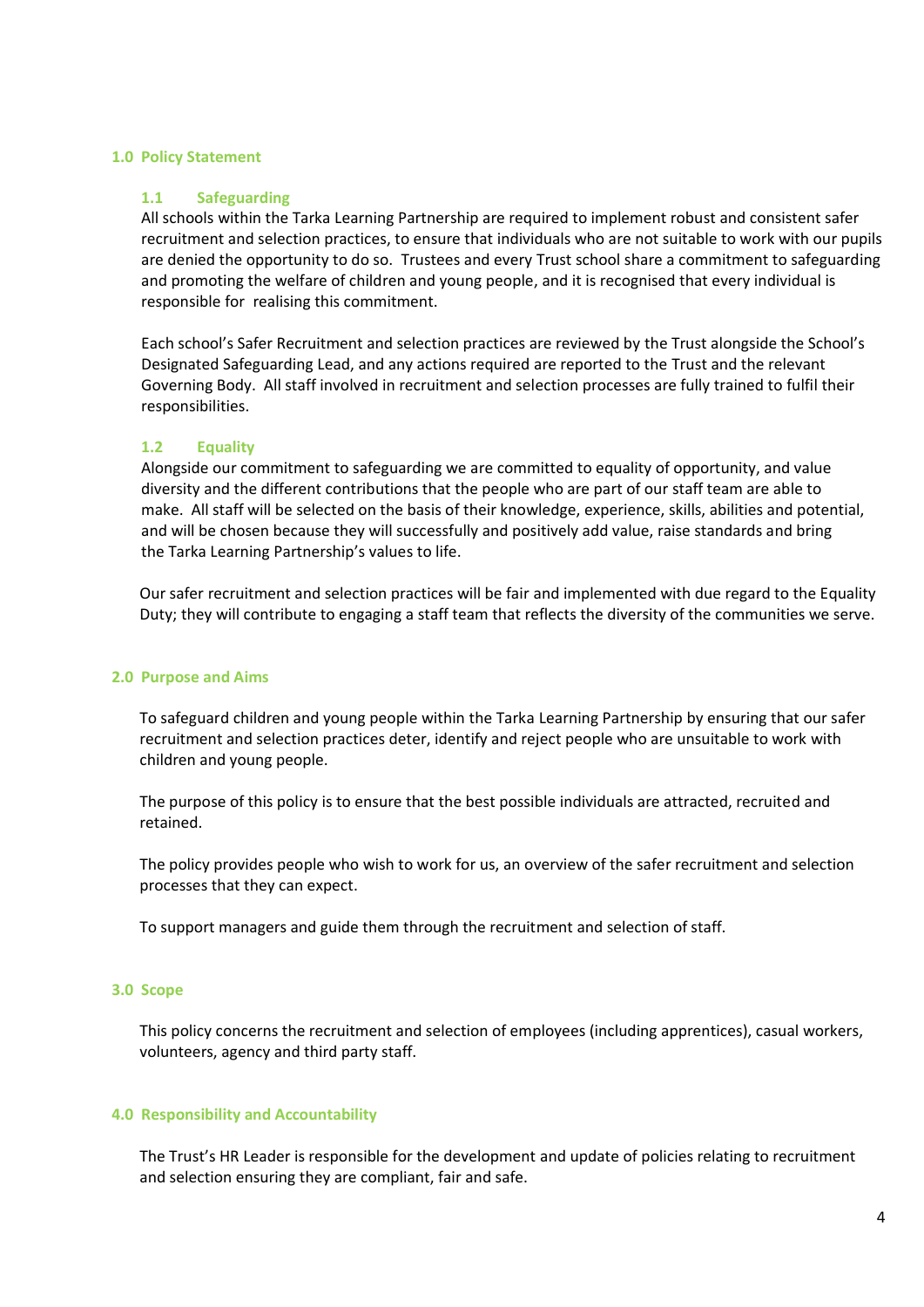The Head Teacher or appropriate line manager is responsible for the implementation of these policies and procedures and the appointment of staff within their school or department.

#### <span id="page-4-0"></span>**5.0 Links to other policies**

Other policies with links to this Policy include the Trust's:

- Safeguarding and Child Protection
- Disclosure and Barring Service (DBS) and Associated Checks Policy and Procedure (including suitability and the employment of ex-offenders)
- Equal Opportunities policy
- Whistleblowing policy
- Data Protection Policy

This policy, and those listed above, are compliant with the statutory Keeping Children Safe in Education guidance, The Education (Independent School Standards) Regulations 2014, the Disclosure and Barring Service Code of Practice, The Equality Act 2010 and the Equality Duty.

#### <span id="page-4-1"></span>**6.0 Delegation of responsibilities**

#### **6.1 Appointment of Head Teacher**

The Chief Executive Officer of the Tarka Learning Partnership, along with a Trustee and Chair of Governors for the school is responsible for the appointment the Head Teacher. The panel may also include an external representative.

#### **6.2 Appointment to posts on the Senior Leadership Team**

The Head Teacher will lead the process in consultation with the Central Trust team and Governing Body.

#### **6.3 Appointment of Teaching staff, including Teaching and Learning Responsibilities/Special Education Needs posts**

The Head Teacher will lead the process in consultation with the Leadership Team.

#### **6.4 Appointment of all other staff**

The Head Teacher will lead in determining all staff appointments outside of the leadership group but may delegate the recruitment of support staff to another member of the Senior Leadership or Middle Leaders Team. Line managers for the category of staff will be expected to participate in the selection process

#### **6.5 Supply Staff**

The Head Teacher will meet with all prospective supply teachers before engaging them to work within the academy. Supply teachers will not be engaged until the following checks have been satisfactorily undertaken:- Identity, qualifications, right to work in the UK, enhanced DBS including barred list check and references.

#### **6.6 Students and Volunteers**

The Head Teacher has responsibility for managing students and volunteers under the school's policy for students and volunteers in school.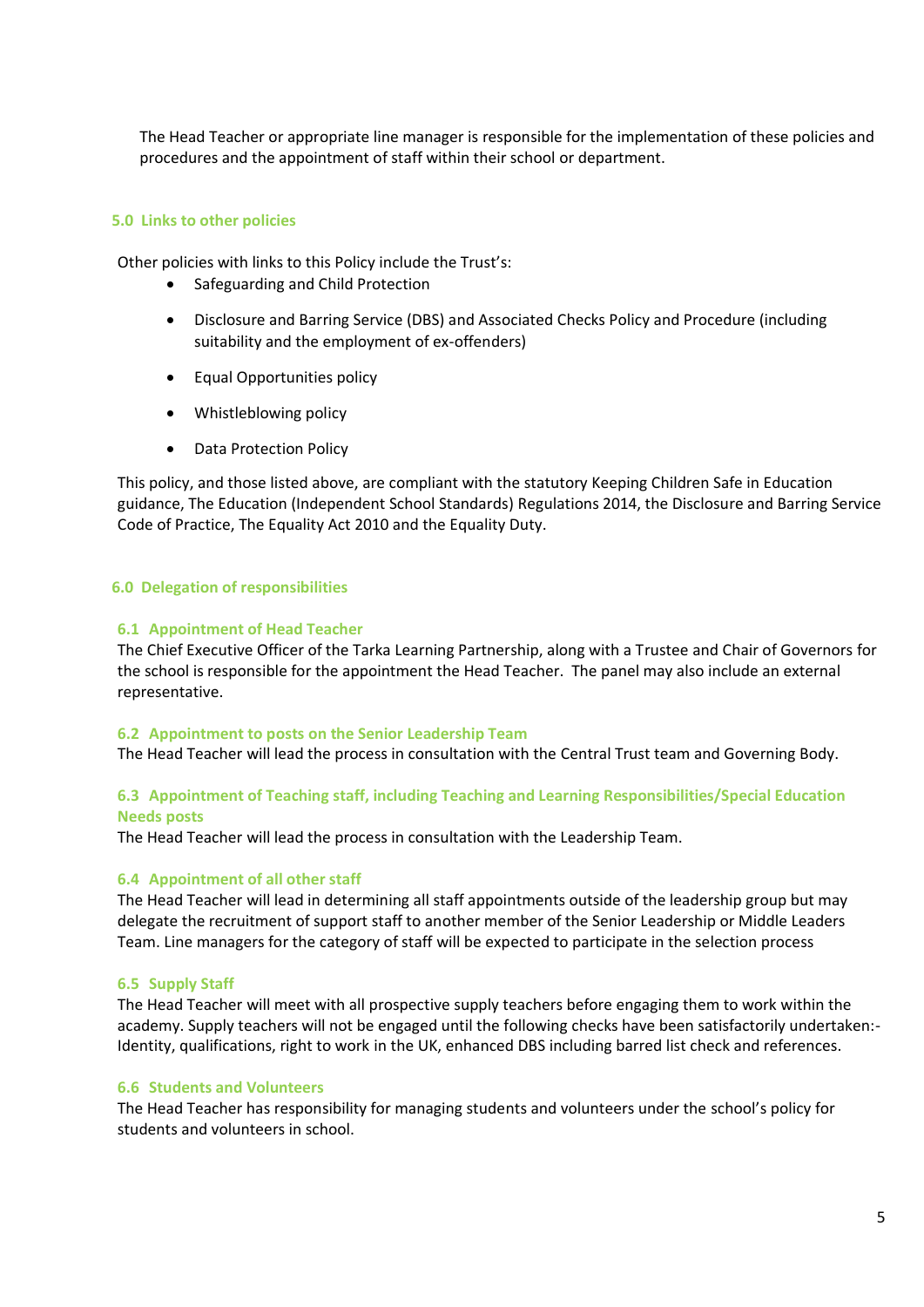### <span id="page-5-0"></span>**7.0 Planning the Recruitment and Selection Process**

### **7.1 Planning and timescales**

Planning is critical to running a safe and successful process. The timescales and resources required to run each part of the process are planned in advance, with care taken to ensure that all safeguarding activities can be rigorously implemented. This includes planning who will be involved in the process and when, dates on which communications will be sent and activities will take place and how candidates will be assessed. On determining the recruitment and selection panel, it will be identified that at least one member has undertaken Safer Recruitment training.

# **7.2Recruitment Process and Documentation**

Before the role becomes a live vacancy the requirements of the school will be reviewed in the context of the School Improvement Plan, staffing requirements and budgetary constraints. When a vacancy is identified the following parts of the process are prepared:

# Job Description and Person Specification

Where a vacancy is identified, the job description and person specification will be written or reviewed to ensure that they reflect the requirements for the role. For non-teaching roles, if necessary a job evaluation will be carried out to determine the appropriate rate of pay.

A job description summarises the main duties and responsibilities of a role, whilst the person specification details the attributes needed to be able to successfully perform them. The five key categories of attributes in the person specification are Qualifications and Experience, Professional Knowledge and Skills, Professional Attributes, Attitudes and Other Requirements. The specification will state whether the attributes are essential or desirable, and how it is intended to measure during the selection process e.g. application, interview, task, observation etc.

Job descriptions and person specifications will always state the relevant duties, responsibilities and attributes in relation to safeguarding and promoting the welfare of children and young people. Care will also be taken to ensure that attributes stated on the person specification are objective, do not inadvertently discriminate and enable potential applicants to assess whether they may be suitable for the role.

# Advertising

Each school will determine where it wishes to advertise vacancies with due regard to equality of opportunity, managing and developing the talent within the existing staff team and utilising advertising mediums efficiently and effectively with a view to attracting the best possible pool of applicants to select from. All vacancies will be advertised on the Tarka Learning Partnership website.

All adverts will include the Trust's stated commitment to safeguarding and promoting the welfare of children and young people. The advert will also explain that the Trust does not accept Curriculum Vitae and that all successful applicants will be required to undergo an Enhanced Disclosure and Barring Service (DBS) check. The salary range for the role, the number of working hours and weeks, the closing date for applications and key aspects of the person specification will also be stated.

# Application Information

Application information is made available on the Tarka Learning Partnership website, hard copies of the job description and person specification are also available on request. The information available to applicants will always include:

- Information about the Trust, the school and the role
- Job description and person specification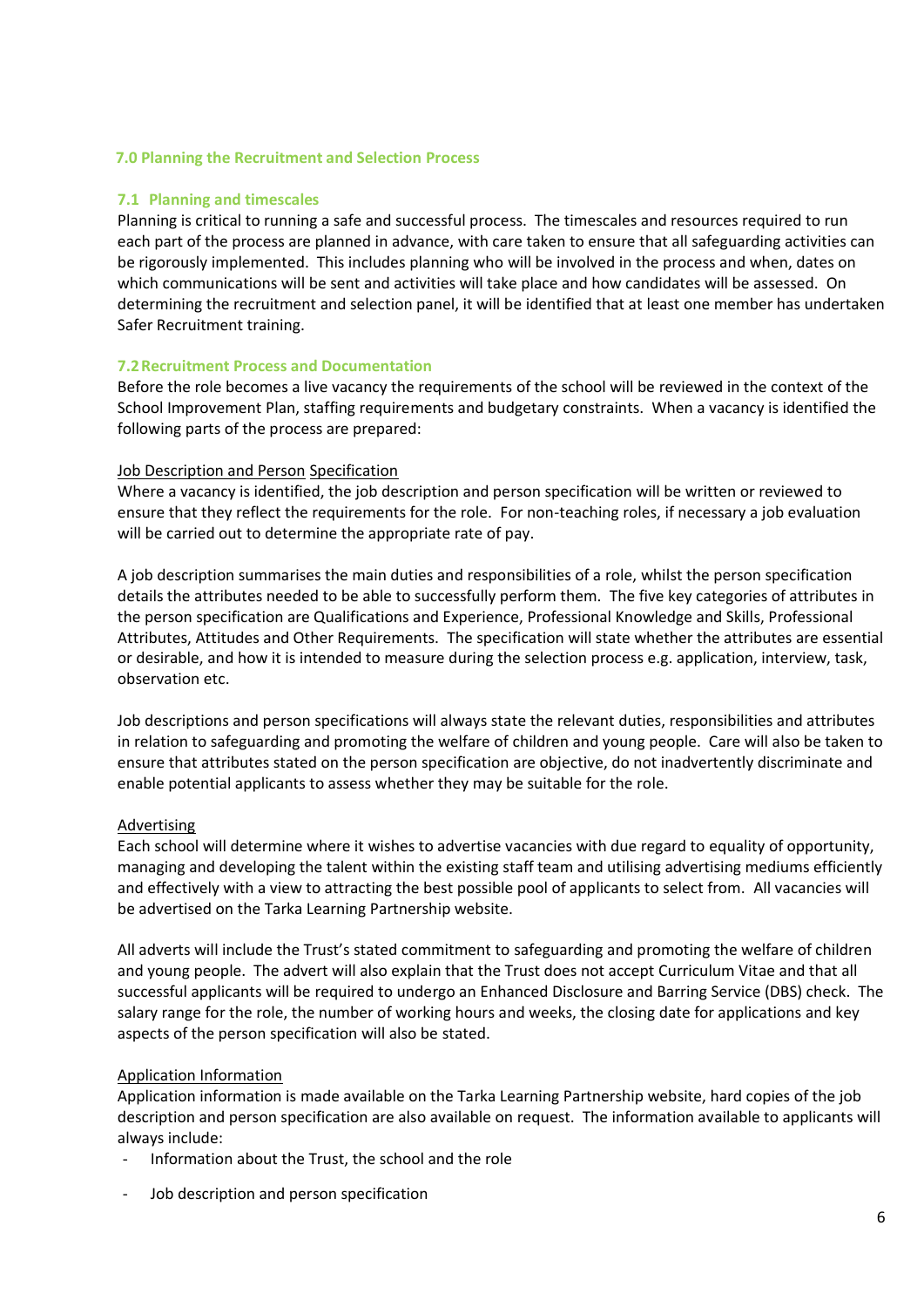- Application form
- Safeguarding and Child Protection Policy
- Disclosure and Barring Service and Associated Checks Policy
- Code of Conduct
- Safer Recruitment Policy

To ensure that the Trust's expectations of applicants are clear and that the required checks can be carried out, the Trust's application forms set out key information in relation to safeguarding and in particular notifies applicants of/requests the following:

- **Providing false information** this will result in the application being disqualified, a withdrawal of any offer of employment or summary dismissal if the candidate is in post. This could lead to referral to the Police. Checks will be carried out to verify the content of the application form. CVs will not be accepted.
- **Full chronological history** a full history is required of each applicant in date order, most recent first, since leaving secondary education, including periods of any post-secondary education or training, parttime work and voluntary work as well as full-time employment. Start and end dates must be given, reasons for leaving employment and explanations for periods not in employment, education or training.
- **References**  candidates are required to give details of two people whom the Trust can obtain a reference from. The first referee will normally be the candidate's present or most recent Head Teacher/Principal, or where not working in a school or academy the equivalent person. If the candidate is not currently working with children they will be required to give a referee from their most recent employment with children. Candidates are required to give referees from two different employers/organisations wherever possible, unless the candidate has not worked for or volunteered with more than one.
- **Convictions/investigations** in the application, candidates will be asked whether they have ever been subject to a conviction, caution, bind-over or if they are subject to a police investigation or have criminal proceedings pending against them. This applies to current and spent convictions and cautions.

A disclosure will not disqualify a candidate from consideration for a post. However if a candidate has a conviction for an offence relating to children this would make them unsuitable to undertake a "regulated position", under the Criminal Justice Services Act 2000. It would be an offence for a person with said conviction to knowingly apply for, accept or work in a "regulated position". If this did occur a referral would be made to the Police.

• **Applicant declaration** – candidates are required to certify that the information they give is true and accurate.

#### <span id="page-6-0"></span>**8.0 Selection Process and Documentation**

#### 8.1 Shortlisting applications

Once a vacancy has been advertised and applications received, shortlisting packs are prepared and distributed to the people with responsibility for shortlisting and interviewing. A minimum of two people must be on the shortlisting and interview panel, one of which will always have been trained in Safer Recruitment and one will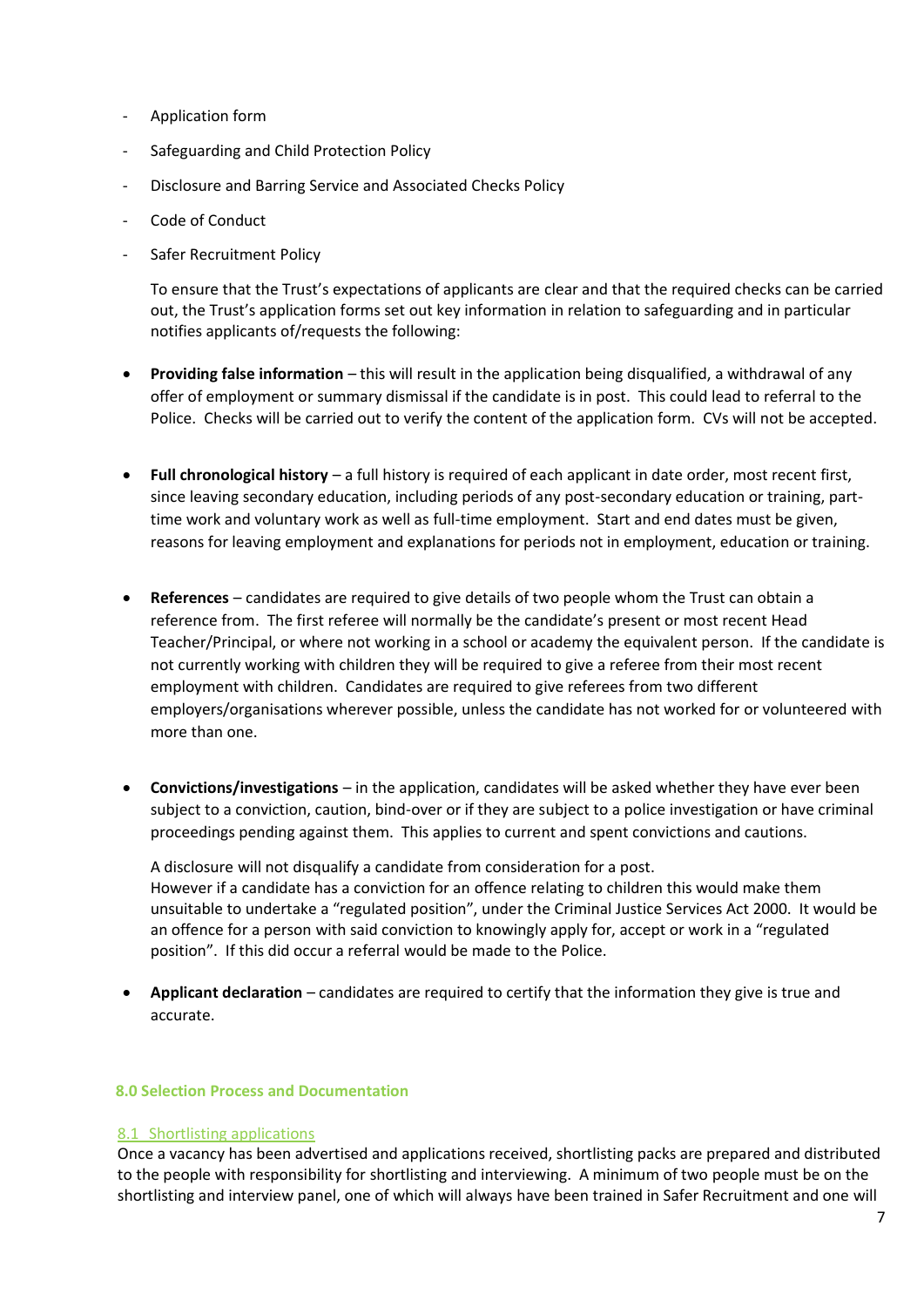always be the Senior Leader with designated responsibility.

Sensitive information relating to the candidate will be removed before shortlisting in order that the process is unbiased, transparent and fair. The panel will assess candidates based information given by candidates concerning their qualifications, experience, professional knowledge and skills, professional attributes and attitudes.

# 8.2 Invitation to interview and assessment

Depending on timescales between shortlisting and a planned interview date, a shortlisted applicant may be contacted by telephone in the first instance. All shortlisted candidates who have supplied an email address on their application form will be contacted by email. Where an applicant does not have access to email, a letter will be sent to their home address.

Interview invites will always contain the following:

- Date, time/s and venue for interview and assessment
- Directions to the venue
- The names and positions of the panel members / assessors
- An outline of what to expect and details of any preparatory work that may need to be undertaken
- A request that a named person is notified within a specified timescale if the candidate requires any reasonable adjustments to be made, to enable them to attend and fully participate in the interview and assessment process
- A request that the following documentation be brought to interview:
- o Original copies of qualifications declared as part of the application
- o Two of the following: Birth Certificate, valid passport or driving licence; and
- $\circ$  A recent utilities bill or other form of verification of current address

#### 8.3 References

References are requested using the Trust's reference proforma and are thoroughly scrutinised. Where timescales allow references will always be requested prior to interview to enable where areas of concern are explored. The job description and person specification for the role are sent with the reference request, and referees informed that the Trust and its schools are committed to safeguarding and promoting the welfare of children and young people.

The trust will never accept an open reference or testimonial addressed "to whom it may concern".

The teaching and support staff reference proforma include the following questions:

Please give details, including any dates, of any disciplinary procedures the applicant has been subject to in which the disciplinary sanction is current, this should include any issues related to the safety and welfare of children/young people, including any in which the disciplinary sanction has expired and the outcome.

Please give details, including dates, of any allegations or concerns that have been raised about the applicant that relate to the safety and welfare of children or behaviour towards children, and the outcome of those concerns e.g. whether the allegation or concerns were investigated, the conclusion reached and how the matter was resolved.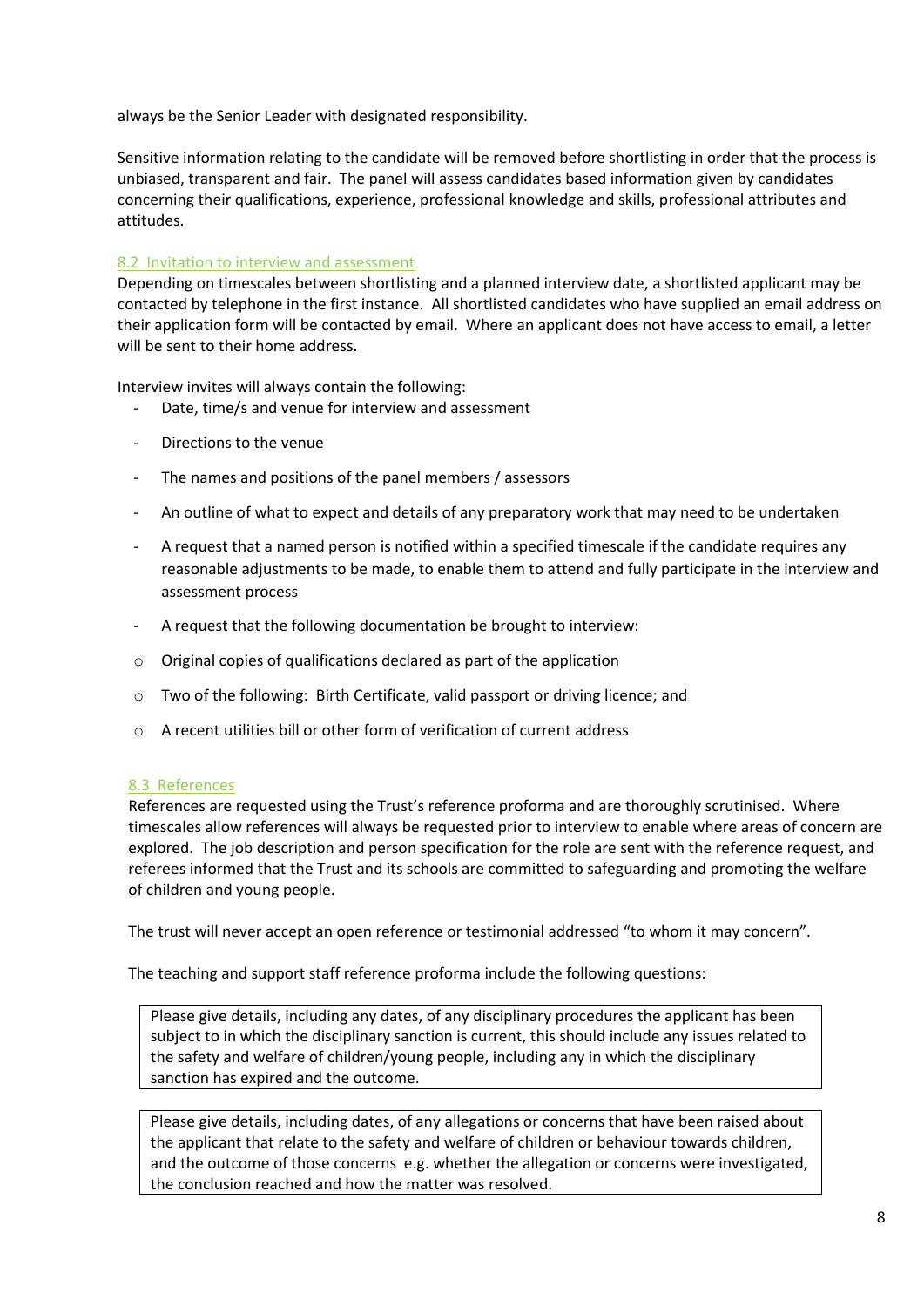Referees are required to sign the reference and are reminded that:

- They have a responsibility to ensure that the reference provided is accurate and does not contain any incorrect information or omissions.
- The relevant factual content of the reference may be discussed with the applicant

References will not be accepted from relatives or from people writing solely in the capacity of friends.

Further references may be sought if deemed necessary by the Tarka Learning Partnership.

A telephone call will be made to the referee to confirm their identity and that they are authorised to give a reference.

References received must be satisfactory to the Trust.

#### 8.4 Interview

At interview, photocopies of identify documents and qualifications will be taken and the completed Disclosure of Criminal Record form examined. Any disclosures stated on the form, will be managed and discussed with the candidate in accordance with the Tarka Learning Partnership's Disclosure and Barring Service (DBS) and Associated Checks Policy and Procedure. Following interview the photocopies of documents belonging to the successful candidate/s will be retained; all other copies will be immediately and securely destroyed.

The interview will assess the candidates against the criteria stated on the person specification, and relevant questions will be asked in relation to safeguarding in order to assess candidate's suitability to work with children and young people. This will include seeking explanations in respect of any gaps or inconsistencies identified during the shortlisting process, and where all references have been received prior to interview, discussing any matters arising.

Candidates can expect the interview to be fair and consistent. The same question framework will be used for each candidate and notes will be taken of the responses provided. Supplementary, individual questions will be asked of each candidate depending on information given in their application and their responses to the original generic framework question. In line with Keeping Children Safe in Education legislation, candidates might be asked about their mental and/or physical fitness to undertake the role for which they have applied.

At every interview candidates will have the opportunity to ask questions of the interview panel.

#### 8.5 Assessment

Any assessment activities will be relevant to the requirements for the role and candidates will be informed of what to expect when they are invited to attend. Whenever possible, activities will include elements directly relevant to assessing suitability to work with children and young people.

#### 8.6 Document Retention

Application forms, interview notes and assessment outcomes for candidates who are not appointed will be retained on file for a period of six months and then securely destroyed.

All documentation from the recruitment and selection process, relating to the successful candidate will be placed on the appointee's personnel file.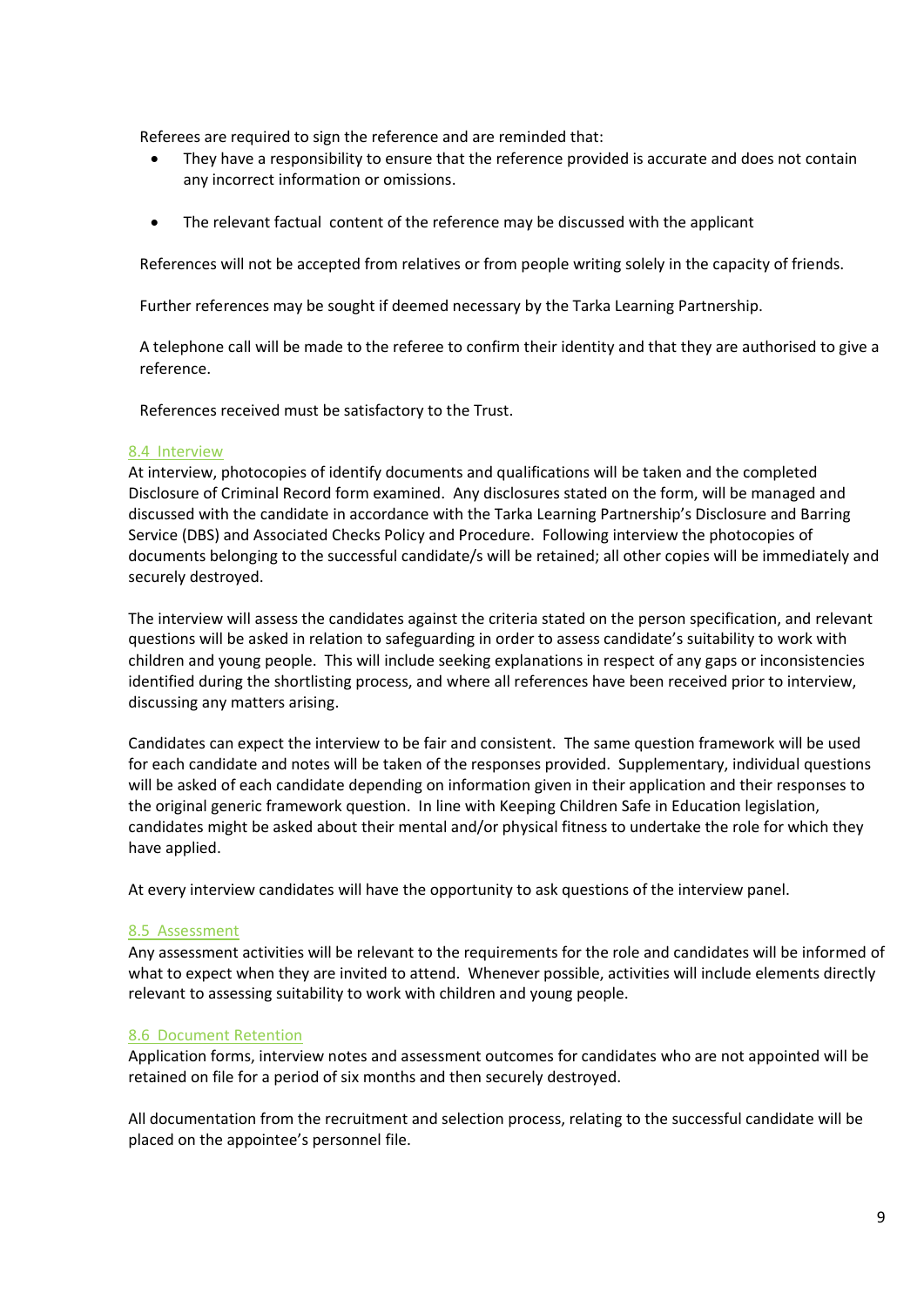# <span id="page-9-0"></span>**9.0 Conditional offers of employment/engagement and pre-employment checks**

# **The checks that will be undertaken**

All offers of employment/engagement are conditional and subject to:

- Verification of identify using photo ID and proof of address
- Verification of right to work in the UK
- Overseas check where required

As a minimum overseas checks will be undertaken in respect of any person that has been in a country outside of the UK for a period of 3 months or more during the last five years, and additional checks required at the Trust's discretion.

• Verification of mental and physical fitness to carry out the role

This is ascertained via the completion of a confidential Occupational Health questionnaire, and where required a medical examination carried out by the Trust's Occupational Health provider.

The receipt of at least two references which are satisfactory to the Trust.

The trust reserves the right to request further or alternative references from applicants in order to verify their suitability of employment.

- Verification of qualifications including Qualified Teacher Status and completion of statutory induction where required
- Barred List and Enhanced DBS Clearance

Once received by the applicant, the original DBS certificate must be shown to one of the designated persons at the relevant school. In the event that a DBS certificate contains information, this will be managed in accordance with the Trust's Suitability Policy and Disclosure and Barring Service and associated checks Policy, and a Positive DBS Disclosure Decision form (risk assessment) carried out using the Trust's proforma.

Where required for the role:

- A disqualification check
- A prohibition from teaching check including EEA sanctions
- A Section 128 check

Any failure to meet the conditions specified will result in an offer of employment / engagement being withdrawn.

If any candidate is found to be prohibited or disqualified from working with children or young people, to have provided false information or where serious concerns arise, the Trust will comply with its obligations to report these matters to the Policy and DBS as required.

Information regarding pre-employment check will be recorded on the relevant school's Single Central Record, and copies of documents retained on the individual's personnel file in accordance with the requirements of Keeping Children Safe in Education, and as stated in the Trust's policy on the secure handling of information provided by the DBS and Data Protection Policy.